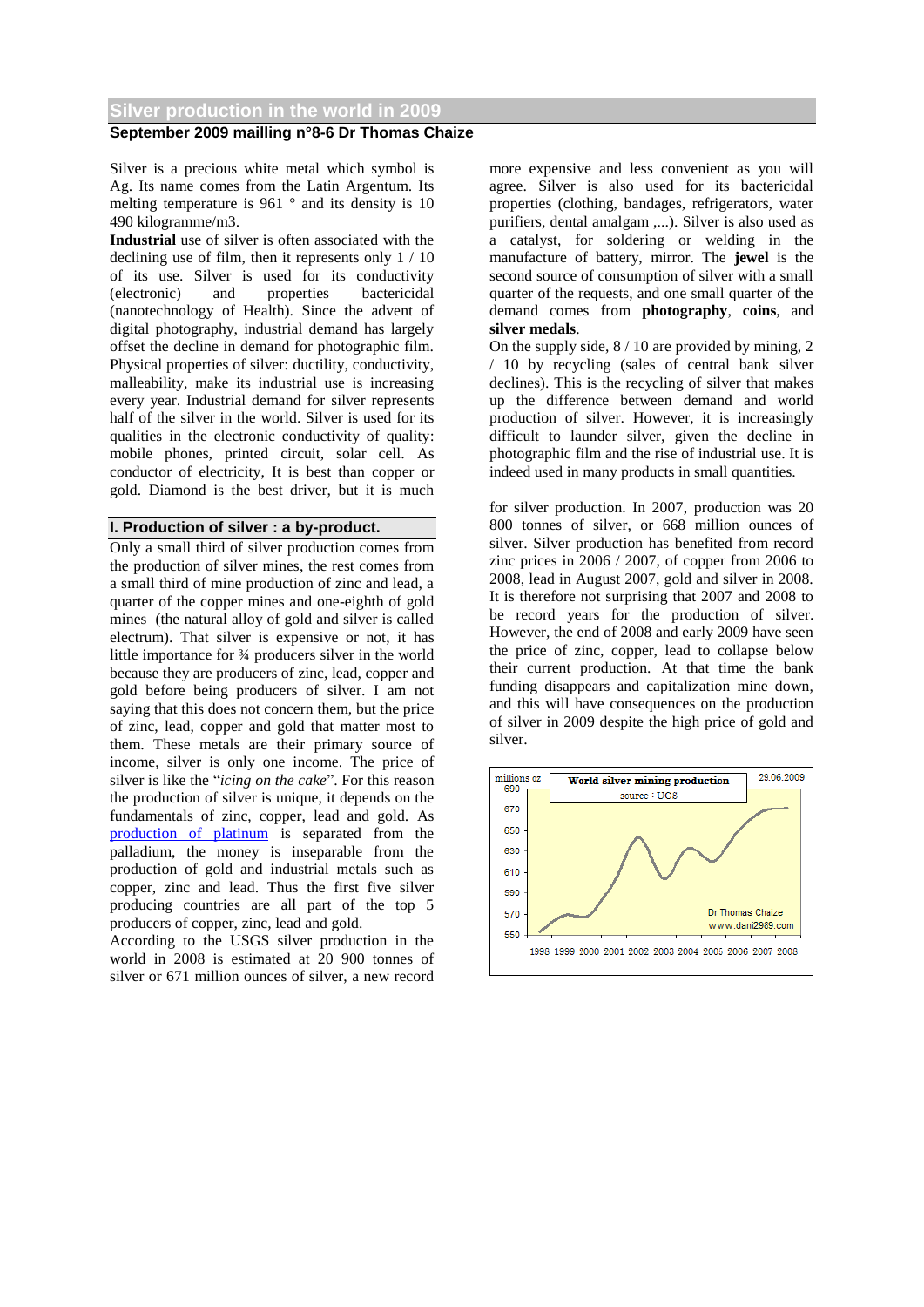#### **II. Major producers of silver in the world.**

1. **Peru** produced 118.5 million ounces of silver in 2008, 17.6% of world production of silver. The four largest mines of Peru produce 47.2% of the silver of the country, 55 million ounces of silver produced in 2008. The production of silver has almost doubled since 1998 from 65 million ounces of silver to 118 million ounces of silver (3 685 tonnes of silver).

These four mines primarily produce zinc, gold, copper and even molybdenum. The production of silver is an associate production. Peru is the largest producer in the world of silver, the second largest producer of copper, the third largest producer of zinc, lead the fourth and fifth gold. His first producer of silver is the result of the high level of the four other productions.

2. **Mexico** is the second largest producer of silver. In 2008, Mexico produced 96.4 million ounces of silver (3 000 tonnes of silver). Mexico is to silver production that South Africa was to gold production. Mexico has lost its position as leading producer of silver in favor of Peru in 2002. Mexico is also the 6th producer of zinc and lead producer 5th.

3. Silver production in **China** is 83.5 million ounces of silver in 2008 (2600 tonnes of silver). China is the 3rd producer of silver in the world. The main reason is probably the most important Chinese production of zinc. Indeed, China is by far the largest producer of zinc in the world. China is also the 1st largest producer of lead and gold.

4. **Chile** has produced 64.3 million ounces of silver (2 000 tonnes of silver) last year which gives him the rank of fourth largest producer of silver. This large production of silver is closer to its position as the world's largest producer of copper.

5. **Australia** is the fifth largest producer of silver in the world with a production of 57.8 million ounces of silver (1 800 tonnes of silver). Australia is also the 2nd largest producer of zinc and lead, 4th largest gold and 5th place for copper. Australian production of silver is only a by-product of these metals.

6. The majority of the production of silver from **Poland** which is the 6th largest producer of silver with 41.7 million ounces of silver (1300 tonnes of silver) comes to 90% of one copper mine.

The 7th and the 8th largest producer of silver are the **USA** with 40.5 million ounces of silver (1 260 tonnes of silver) and **Canada** with 25.7 million ounces of silver (800 tons of silver). They both were the world's leading producers of silver in the early 1970s, are both below their level of production time.



# World silver production 2009